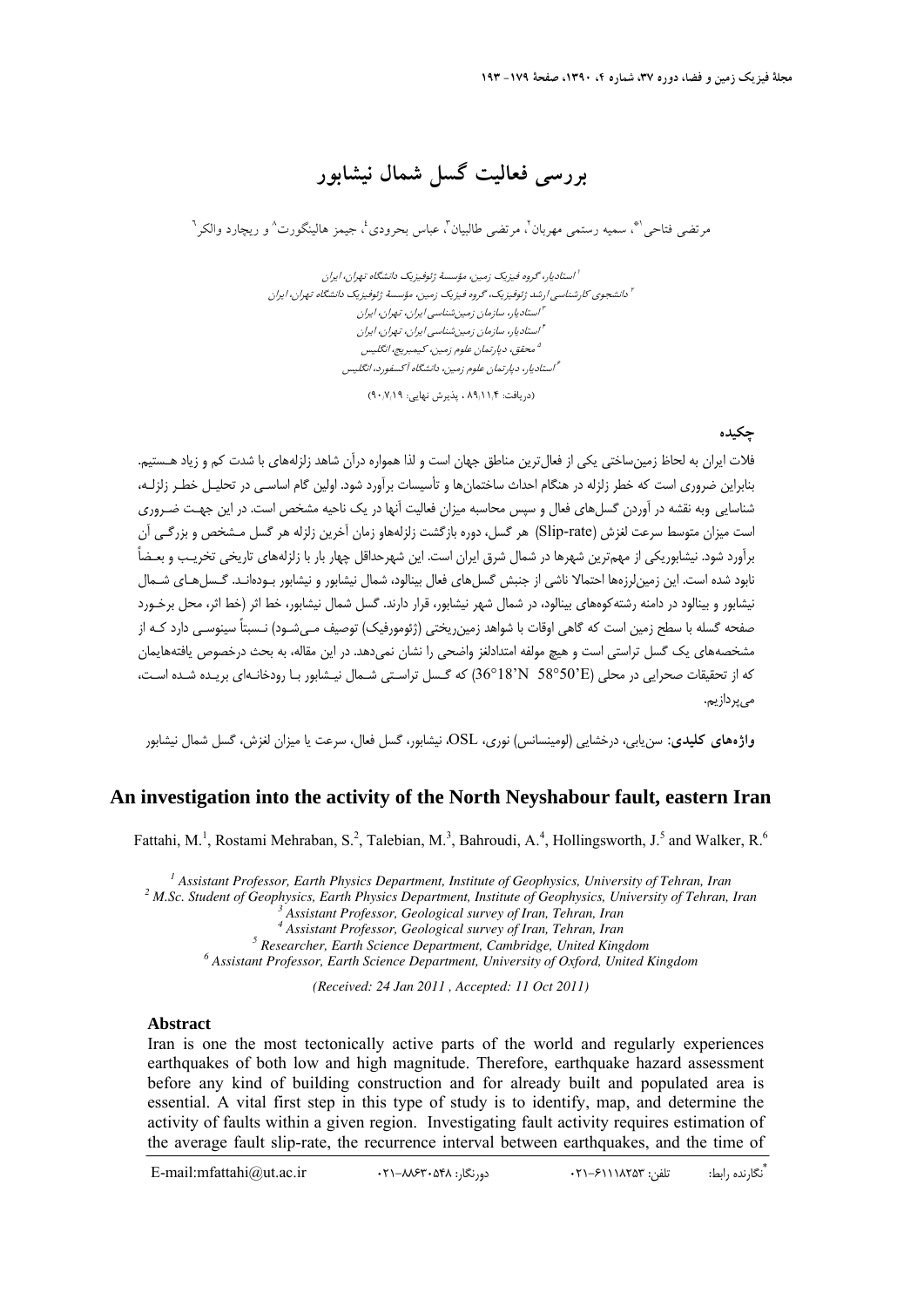the last earthquake produced by each individual fault. Neyshabour is one of the most important cities in NE Iran. The city has been destroyed four times by major historical earthquakes. Three large faults exist in the region (the North Neyshabour, Binalud and Neyshabour faults). The North Neyshabour and Binalud faults lie at the foot of the Binalud range north of Neyshabour. The North Neyshabour fault has a relatively sinuous surface trace, typical of a thrust fault, and does not show any clear strike-slip component.

The North Neyshabur thrust fault is exposed in a river section, at 36o180N 58o500E. The fault dips  $60^{\circ}$  north, and forms ~8-9 m high fault scarp at the surface which vertically offsets a Quaternary terrace. Within the river section, a yellow sandstone unit is offset by 9 m. A 60 by 40 cm sample of this unit was collected from the river exposure for optically stimulated luminescence (OSL) dating (location: 36o18.3090N 58o50.2700E). The sample was dated in the Oxford luminescence lab using a Riso (Model TL/OSL-DA-15) automated TL/OSL system under subdued red light (for details of the method see Fattahi et al., 2006, 2007; Fattahi and Walker, 2007). Eighteen subsamples of sample N5 demonstrated a wide paleodose distribution. This suggests that the sediment may not have been completely reset upon deposition (i.e. not all 'trapped' electrons from an earlier burial period were reset during sediment transport). This causes the mean age determination using weighted mean, 42000-68000 year, to overestimate the real deposition age. One solution to this problem is to assume the date of the youngest grains represent the time of deposition, giving a lower age of 22200-26000 year. However, we decided to use both age estimates for slip rate determination. As the top Quaternary terrace, has been displaced  $\sim$  8-9 m at the surface, we calculated two slip rate using both average and minimum ages for calculating the slip-rate on the North Neyshabur fault  $(-0.1-0.2$  and  $-0.3-0.4$ mm/yr), respectively.

**Key words:** Dating, optical luminescence, active fault, slip rate, North Neyshabour fault

جــان 30000 نفــررا گرفــت و كــل شــهرتــاريخي بــم و روستاهاي اطراف آن راويـران كـرد (فتـاحي و همكـاران،  $(2.66)$ 

اولين گام در تحليل خطر زلزله، تعيين نقشه گسل هـاي فعال و اندازهگيري ميزان فعاليت گسلها است. دو پـارامتر اساسي براي تعيين ميزان فعاليت هرگسل عبارتاند از: -1 تعيين سن يا زمان آخرين زلزله مخرب و حتيالامكـان زلزله هاي قبلي به منظور تعيين رخداد مجدد. 2ـ تعيين نرخ لغزش هرگسل درسـال. لازم بـه ذكـراسـت كـه بـه منظـور تعيين نرخ لغزش هرگسل در دوران طـولاني از گذشـته تـا حال مي بايد ميزان وزمـان جابـهجـايي گـسل انـدازهگيـري شـود. ميـزان جابـهجـايي بـا روشهـاي معمـول ويـا GPS سينماتيك صورت مي گيرد و سنيابي براي بـرآورد زمـان ضروري است.

ايران روي كمربند زلزلة آلـپ ـ هيماليـا قـرار دارد (شـكل 1). تنشهاى فشارشى ناشـى از بازشـدگى دريـاى سـرخ و گسترش اقيانوس هند موجـب حركـت و جابـه جـاييهـاى نــــسبى قطعــــات گونــــاگون قــــارهاى واقيانوســــى در منطقه ميشود. در داخل ايران فشار سپرعربستان بـه فـلات ايران و حركت به سـمت شـمال تحـت ا يـن فـشار موجـب تغييرشكل پوسته ايـران و رويـدا د زمـين لـرزههـا مـيشـود (شكل ١).

زلزله كه مهمتـرين خطـر طبيعـي در ايـران اسـت، هـر چندسال يكبار موجب صدمات جـاني، مـالي و فرهنگـي مـيشـود. بـراي مثـال، زمـينلـرزه1978 طـبس بـا بزرگـي (7.3=Ms (كه باعث مـرگ 20000 نفـر شـد . زمـينلـرزه 1990 رودبار (7.7=Ms (دستكم 30000 نفر را كشت و اخيراً زمينلرزه 26 دسامبر 2003 با بزرگي (6.5=Mw (كه

**1 مقدمه**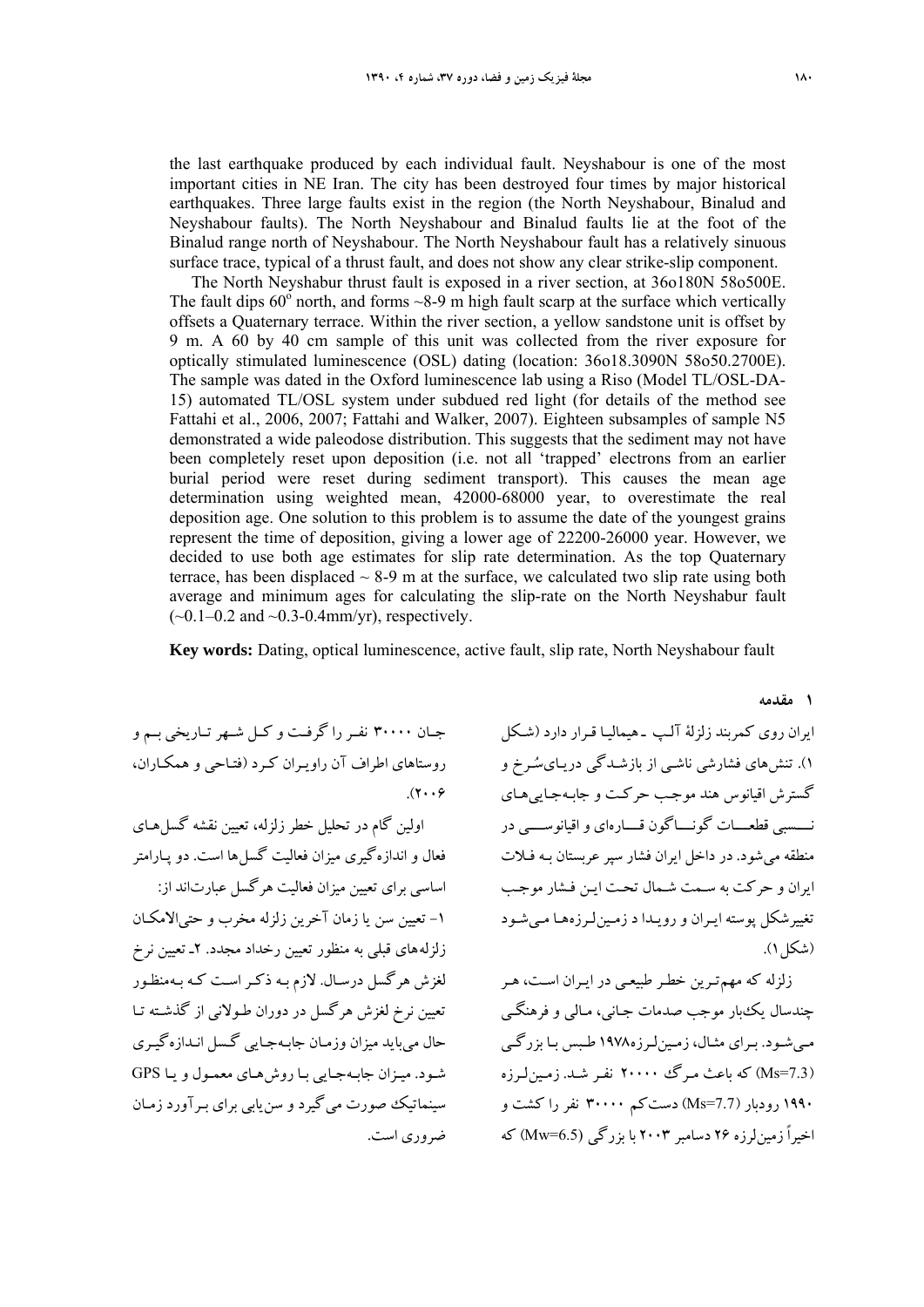

**شكل.1** تصوير بالا: جايگاه زمينشناسي ايران در نوار چينخورده آلپ-هيماليا (خين و لبكوسكي، 1994). تصوير پايين: جايگاه زمينساخت ايران در خاورميانـه. سامانههاي گسلش اصلي با خط سرخ نشان داده شده است. تغييرشكل۱ها در ايران در اثر فشار عربستان در زاگرس (Z)، تالش (T)، البرز (A)، و كوپهداغ (KD (تمركز يافتهاند. سامانههاي گسلش راستگرد در شرق ايران (EI(، اسفراين بالكان (AB(، و مكران (M (با مربعهاي سقيد نشان داده شده اسـت كه مناطق مركزي ايزان (CI)، جنوب درياي خزر (SC) و دشت لوت (L) را احاطه كردهاند. نيشابور در منطقه شمال شرق ايران (NE Iran) قرار دارد كه با مربع بزرگ نشان داده شده است (هلينگورس، 2010).

در ميان انواع روشهاي سنيـابي مطلـق، سـن يـابي بـه روش درخشايي بهلحاظ نيمهخـشك بـودن ايـران، روشـي مناسب در سنيابي نهشته هـاي مـرتبط بـا زلزلـه اسـت . اول اينكه مستقيما اين نهشتهها را سنيابي ميكنـد و دوم اينكـه سن يابي آن مي توانداز چنددهسال تا بالاي يك ميليون سال گسترش يابد (فتاحي و استوكز، 2003). نيشابور يكي از شهرهاي مهم استان خراسان اسـت كـه

حداقل چهار بار با زلزله هاي تاريخي تخريـب شـده اسـت . گسل شمال نيشابور با طول بيش از 100 كيلومتر وراسـتاي حدود115° در جنوب رشته كوههـاي بينـالود، و در شـمال شهر نيشابور، واقع است. اين تحقيق قسمتي از يك بررسي جامعتر است كه طي آن تغيير شكلهاي كواترنر مـرتبط بـا رشـتهكـوههـاي البـرزوبينـالود مـورد بررسـي قرارگرفـت. اطلاعات زمينريختشناسي (ژئومورفولـوژي) بـه كمـك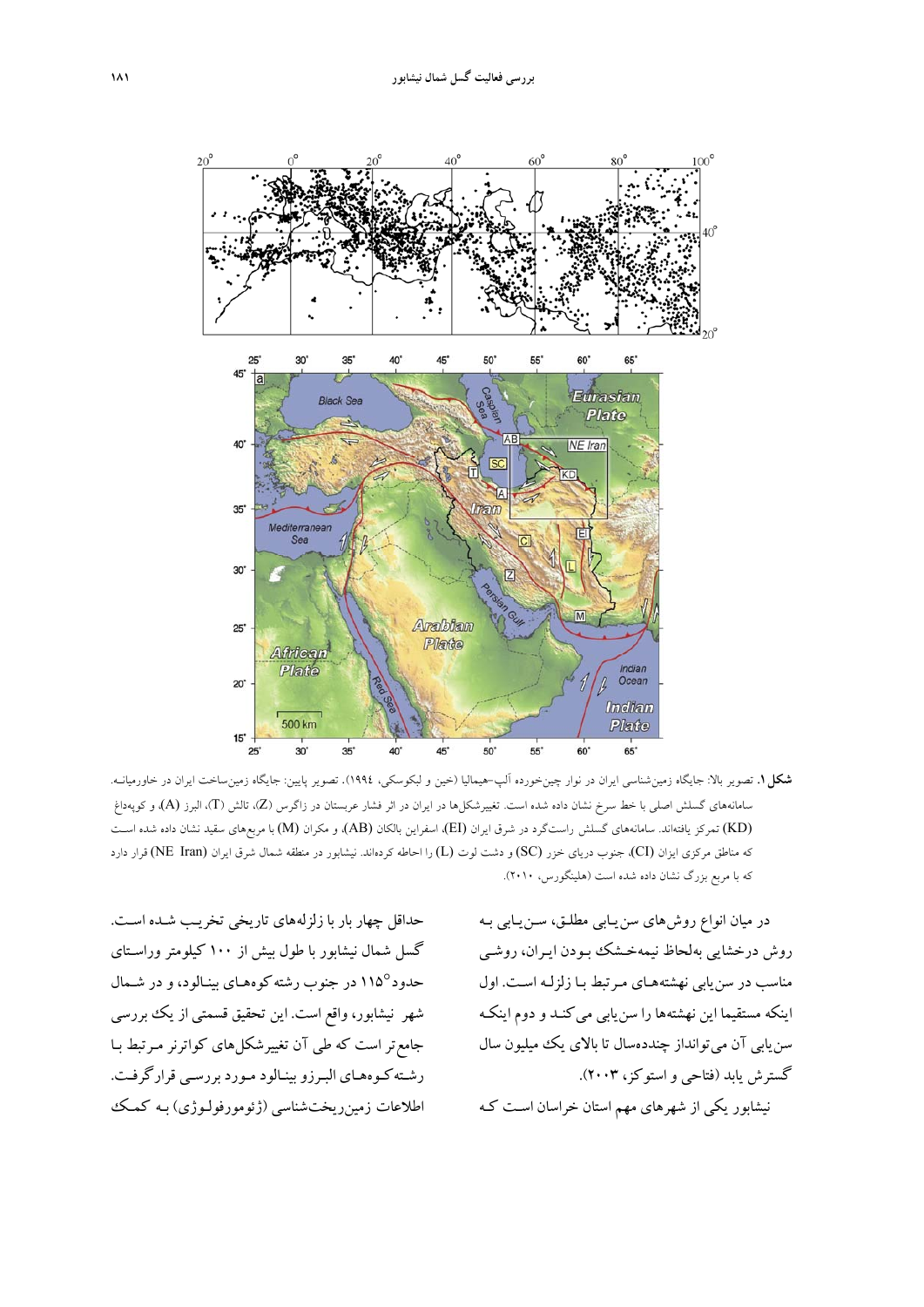عكــسهــاي مــاهوارهاي و مــشاهدات محلــي، اطلاعــات لرزهاي براساس ثبتهاي تاريخي زلزله، ميزان بالاآمـدگي زمين در محل مورد بررسي با GPS سينماتيك و سـنيـابي به روش درخشايي صـورت گرفـت. ايـن گـزارش ضـمن مـــروري كوتـــاه بـــروضـــعيت زلزلـــهخيـــزي نيـــشابور، زمينريختشناسـي گـسل شـمال نيـشابور، و سـنيـابي بـه روش درخشايي نوري بهمنظور تعيـين سـرعت جابـه جـايي گسل شمال نيشابور را مورد بحث قرار مي دهد.

## **2 زلزلهخيزي نيشابور**

نيشابور با جمعيتي حدود دويستهزار نفر، در ناحية جنوبي كوههاي بينـالود در شـمال شـرقي ايـران واقـع شـده اسـت وحداقل چهار بار با زلزلههـاي تـاريخي (بربريـان و ييـت س. 1999) تخريب و شايد نابود شده است.

در اين منطقه حداقل سه گسل اصـلي معكـوس وجـود دارد: گسل بينالود كه در پاي دامنه جنوب غربي رشتهكوه بينـالو دقـرار دارد و از 15 كيلـومتري شـرق شـهرنيـشابور ميگذرد، گسل شمال نيشابور كه در جنوب گسل ب ينـالود

واقـع اسـت و از 8 كيلـومتري شـمال شـرقي شـهرنيـشابور ميگذرد و گسل نيشابور كـه در ناحيـة جنـوبي كـوههـاي بينالود از 3 كيلومتري شمال غربـي شهرنيـشابور مـيگـذرد (بربريان و پيتس،١٩٩٩) (شكل ٢).

بربريان و ييتس (1999) پيشنهاد كردندكه زلزلههـاي سـال (I0=X,M~7.3) م 1389 سال و) I0=X,M ∼7/3)م 1209 طـول 95 كيلــومتري گـسل معكــوس بينـالود رادر ســمت شرقي گسيختهاند. ثبتهاي تاريخي نشان مـي دهـد كـه در 1209 م، محــدوده نيــشابور از شــهرنيــشابور در غــرب تــا روستاي دانه در شرق، كـاملاً ويـران شـد ه و درزمـينلـرزه 1389م، زمينلغـزشهـاي متعـدد در كـوه هـاي بينـالود در شرق چندين روستا را در همان منطقه ويـران كـرد ه اسـت. درحاليكه زمينلرزه 1270 م، پهنه نيشابور به سمت غـرب را در برگرفت و پهنه ويراني زمين لرزه 1405 م، نيـشابور و غرب آنرا پوشانيده بود، بدينسبب ميتوان گسل نيـشابور را مسبب رويداد اين دو زمـين لـرزه پيـشنهاد واعـلام كـرد كه اين دو زمينلرزه طـول 50 كيلـومتري گـسل معكـوس نيشابوررا گسيختهاند (بربريان و همكاران، 1378).



**شكل.2** توپوگرافي جنوب رشتهكوه بينالود- البرز شرقي. خطوط سفيد نشاندهنده گسلهاي فعال است. گسلهاي بينالود و شـمال نيـشابور در دامنـه رشـتهكـوه، شمال شهر نيشابور، قرار دارند و گسل نيشابور درجنوب رشتهكوه، غرب شهر نيشابور، قرار دارد. زمـينلـرزههـاي تـاريخي بـا سـتاره و زمـينلـرزههـاي دستگاهي با دايره نشان داده شده است (زمينلرزههاي تاريخي از آمبرسيز و ملويل، ،1370 بربريـان و همكـاران، ،1378 شـجاع طـاهري وقرشـي، 1381 گردآوري شده است و در جمعآوري دادههاي دستگاهي علاوه بر اين منابع، از ISC نيز استفاده شده است).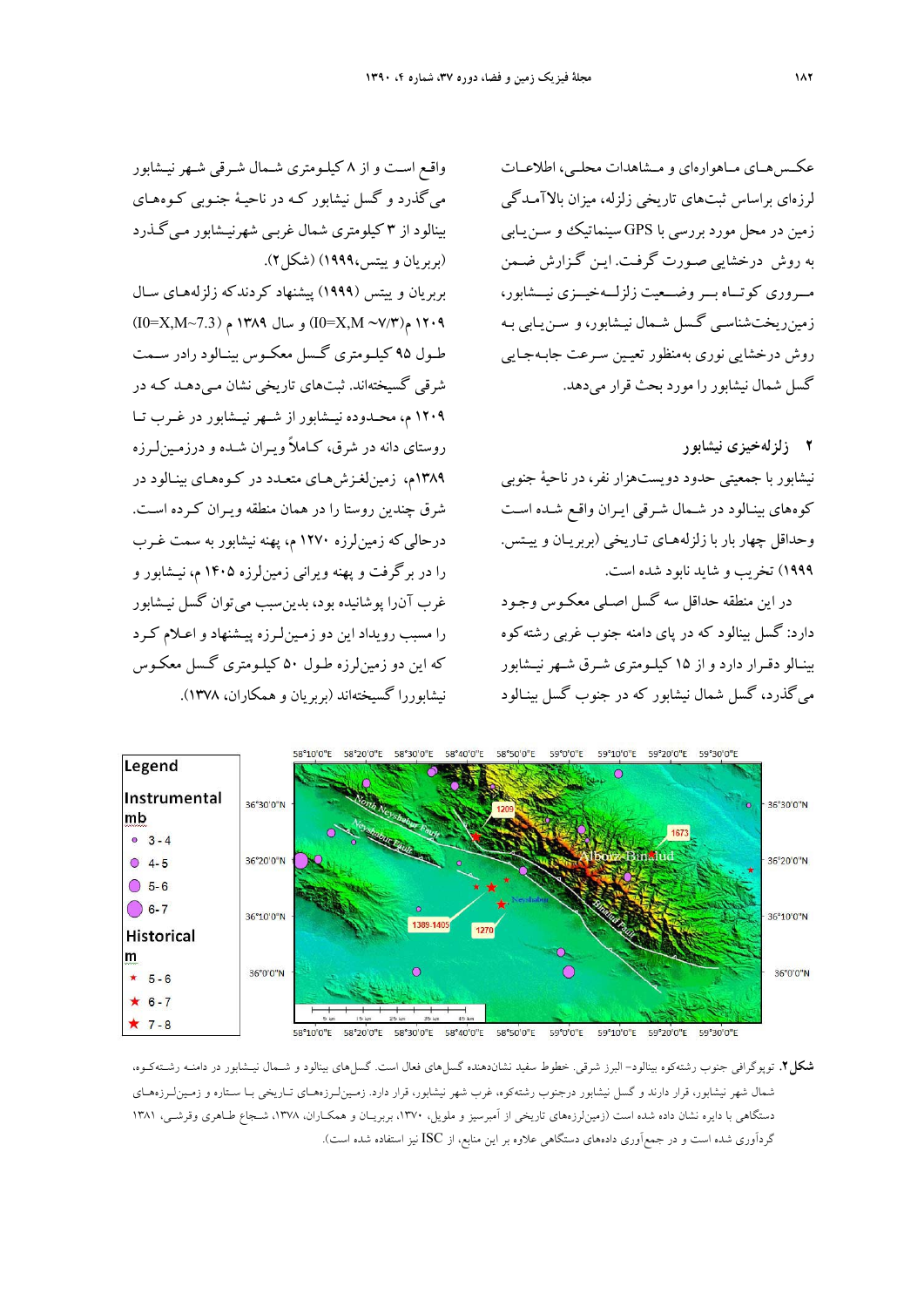البته، با توجه به اينكه همه اين گسلها در شـمال شـهر نيــشابور همــديگررا قطــع مــيكننــد (شــكل2) اتكــا بــه گزارش هاي تاريخي در تعيين رابطه زلزلهها بـا گـسل هـاي خاص كافي نيست.

هولينگورت و همكـاران (2006) پيـشنهاد كردنـد كـه زلزله 1673 (6/6∽ <sup>M</sup> (كه دوسوم شـهر مـشهد (بـا حـدود 4000 تلفات) و نصف نيـشابور (1600 تلفـات) را تخريـب كرد، ممكن است ناشي از لغزش جنوب شرقي گسل هـاي بينالود يا شمال نيشابور باشد كه در اثرزلزله هاي سـالهـاي 1209ـ 1405 انرژي گرفته است. آنها همچنين معتقدند كه زلزله 1851 (6/9∽ <sup>M</sup> (كـه منطقـه وسـيعي بـين قوچـان و نيشابور را لرزاند و يك چهارم شهر قوچان (بـا حـدود 160 كشته و زخمي) و ناحيـة جنـوب قوچـان (2000 كـشته) را تخريب كـرد و شـشمـاه بعـد در 1852 مجـدداً قوچـان را لرزاند، ممكن است مرتبط با ساختار همراه بـا تغييـر شـكل كوههاي كپهداغ باشد. زمينلـرزه 1928(5/2∽ <sup>M</sup>، X=0I(

كه در نيشابور روي داد، موجب مرگ 30 تـا 40 نفرشـد و به شدت درمشهد، شيروان و سبزوار احـساس شـد ولـي در ايــن شــهرها آســيبي بــه همــراه نداشــت وزمــينلــرزه 1938(5/6∽ <sup>M</sup> (هم در منطقـة نيـشابور رخ داد (بربريـان و همكاران1378،).

هــيچ داده ســني دقيــق ويــا لــرزهخيــزي از گــسله شـــمال نيـــشابور در دســـت نيـــست. اگرچـــه بربريـــان و همكاران (1378)گزارش كردهاند كه ايـن گـسله در پهنـه زمين لرزه 1209-111نيسشابور (Ms=7.6,I0=X) قبرار دارد، ولي واكنش و يـا رفتـار آن بـه هنگـام رويـداد ايـن زمـينلـرزه روشن نيست.

در جدول هاي ١ و ٢، فهرست زمينلرزه هاي تاريخي و دســتگاهي روي داده در منطقــه آمــده اســت. دادههــاي تــاريخي از منــابع گونــاگون (آمبرســيزو ملويــل، 1370؛ بربريــان و همكــاران، 1378 و شــجاع طــاهري وقرشــي، 1381) گردآوري شده است.

**جدول.1** فهرست زمينلرزههاي تاريخي منطقه نيشابور.

| Date          | Epicentre      | Magnitude |     |     |                |
|---------------|----------------|-----------|-----|-----|----------------|
| (G.M.T)       | (LatN°-LongE°) | M         | Ms  | mb  | Area           |
| $c.241 - 272$ |                |           |     |     | Neyshabur      |
| 457/7/25      |                |           |     |     | Rewan          |
| c.7th         |                |           |     |     | Neyshabur      |
| 1145/00/00    | 36.25-58.7     |           | 5.3 | 5.3 | Neyshabur      |
| 1209/00/00    | 36.4-58.7      |           | 7.6 | 7.3 | <b>Binalud</b> |
| 1251/00/00    | 36.27-58.8     |           | 5.3 | 5.3 | Neyshabur      |
| 1270/10/07    | 36.2-58.8      |           | 7.1 | 7.0 | Neyshabur      |
| 1389/02/00    | 36.25-58.75    |           | 7.6 | 7.3 | <b>Binalud</b> |
| 1405/11/23    | 36.25-58.75    |           | 7.6 | 7.3 | Neyshabur      |
| 1598          |                |           |     |     | Mashhad        |
| 1673/07/30    | 36.35-59.27    |           | 6.6 | 6.5 | Kashafrud      |
| 1687/04       | 36.3-59.6      |           | 5.8 |     |                |
| 1851/06/00    | 36.78-58.5     |           | 6.9 | 6.8 | <b>Binalud</b> |
| 1855/03/21    | 36.48-58.37    |           |     |     | <b>Binalud</b> |
| 1857/05/00    | 36.48-58.37    |           |     |     | Rivand         |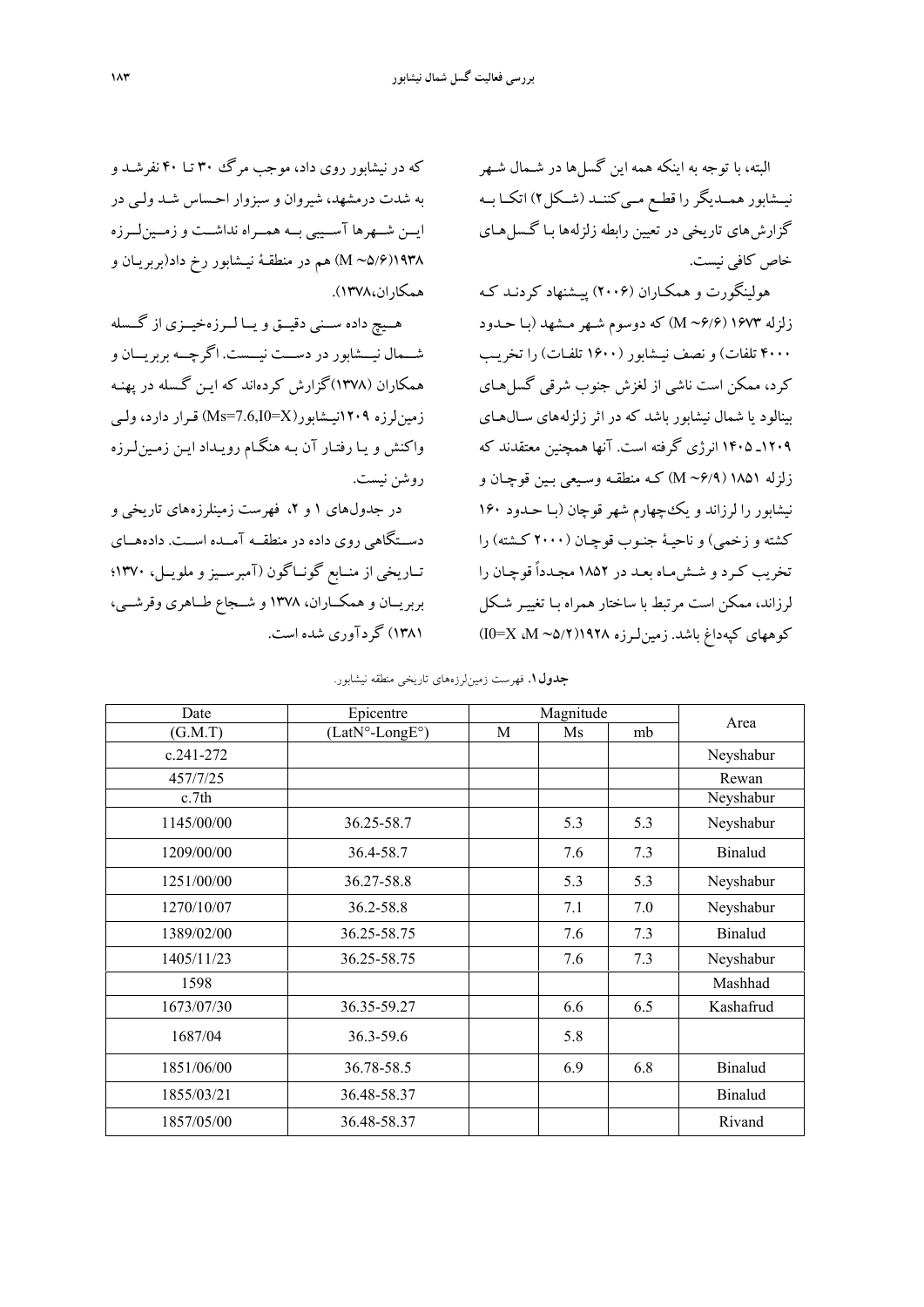| Date       | Epicentre        | Magnitude |     |                  | Source                                                         | Area           |
|------------|------------------|-----------|-----|------------------|----------------------------------------------------------------|----------------|
| (G.M.T)    | $(LatN°-LongE°)$ | Ms        | M   | mb               |                                                                |                |
| 1928/8/21  | 35.00-59.00      |           |     | 5.2              | <b>ISS</b>                                                     | Neyshabur      |
| 1938/12/19 | 36.23-57.96      |           |     | 5.6              | ISC (www.isc.ac.uk/,<br>International<br>Seismological Centre) |                |
| 1939/11/8  | 58.12-36.33      |           |     | 6.3              | <b>ISC</b>                                                     |                |
| 1949/12/14 | 36.00-59.00      |           |     | 5.1              | <b>ISC</b>                                                     | Neyshabur      |
| 1958/01/28 | 36.00-58.5       |           |     | 5.0              | USGS (www.usgs.gov/<br><b>U.S.</b> Geological Survey)          | Neyshabur      |
| 1964/05/15 | $36.3 - 58.85$   |           |     | 4.6              | <b>ISC</b>                                                     | <b>Binalud</b> |
| 1976/05/01 | 36.39-59.06      |           |     | 3.7              | <b>ISC</b>                                                     | <b>Binalud</b> |
| 1977/08/16 | 36.4124 -58.2201 |           |     | 4.5              | <b>ISC</b>                                                     | Neyshabur      |
| 1977/08/17 | 36.422 -59.0418  |           |     | 4.8              | <b>ISC</b>                                                     | <b>Binalud</b> |
| 1977/08/31 | 36.45-58.93      |           | 3.2 |                  | <b>SNFU</b>                                                    |                |
| 1978/07/19 | 36.55-58.75      |           | 3.2 |                  | <b>SNFU</b>                                                    |                |
| 1981/08/03 | 36.1864-58.5069  |           |     | 3.9              | <b>ISC</b>                                                     | Neyshabur      |
| 1982/02/24 | 36.3223-58.6402  |           |     | 4.0              | <b>ISC</b>                                                     | Neyshabur      |
| 1982/02/24 | 36.385-58.294    |           |     | 4.0              | <b>ISC</b>                                                     | Neyshabur      |
| 1983/01/04 | 36.2814-59.1929  |           |     | 4.3              | <b>ISC</b>                                                     | Mashhad        |
| 1984/07/06 | 36.5601-58.3356  |           |     | 4.8              | <b>ISC</b>                                                     | Neyshabur      |
| 1986/08/25 | 36.668-58.856    |           |     | $\overline{4.2}$ | <b>ISC</b>                                                     | Neyshabur      |
| 1988/09/28 | 36.5972-58.557   |           |     | 4.4              | <b>ISC</b>                                                     | Binalud        |
| 1994/12/12 |                  |           |     | 4.0              |                                                                | Mashhad        |
| 1994/12/13 |                  |           |     | 4.3              |                                                                | Mashhad        |
| 1995/2/17  |                  |           |     | 3.9              |                                                                | Mashhad        |
| 1995/06/14 | 36.5521-58.6258  |           |     | 4.5              | <b>ISC</b>                                                     | <b>Binalud</b> |
| 1997/02/23 | 36.7261-58.7266  |           |     | $\overline{3.9}$ | <b>ISC</b>                                                     | Mashhad        |
| 1998/12/22 | 36.0582-58.9744  |           |     | 4.1              | <b>ISC</b>                                                     |                |
| 2000/06/14 | 36.488-59.762    |           |     | 4.1              | <b>ISC</b>                                                     | Mashhad        |
| 2001/05/20 | 36.494-59.591    |           |     | 4.4              | <b>ISC</b>                                                     | Mashhad        |
| 2001/12/18 | 36.919-59.211    |           |     | 4.1              | <b>ISC</b>                                                     | Mashhad        |
| 2004/02/25 | 36.5879-59.1629  |           |     | 4.3              | <b>ISC</b>                                                     |                |
| 2004/12/17 | 36.3336-58.1771  |           |     | 4.3              | <b>ISC</b>                                                     |                |
| 2005/08/07 | 36.5921-58.5491  |           |     | 4.5              | <b>ISC</b>                                                     |                |

**جدول .2** فهرست زمينلرزههاي دستگاهي منطقه نيشابور.

شمال شرق دارد. ايـن گـسل در ر اسـتاي خـود مـارنهـاي سـرخ و قهـوهاي گـچدار نئـوژن و سـنگهـاي آتشفـشاني آندزيتي نئوژن (از سـوي شـمال شـرقي) را روي رسـوبات آبرفتي كـواترنر دشـت نيـشابور (در جنـوب غربـي) رانـده است. اين گسل نيز مانند ساير گسله هاي اين منطقه بهطـور

**3 زمينريختشناسي گسل شمال نيشابور**  گسل" شمال نيشابور" با راستاي حدود 115° (روند شمال غرب-جنوب شرق )كه به سـمت شـرق تـا 130° افـزايش مييابد، بيش از 100 كيلـومتر طـول دارد . ايـن گـسل از 8 كيلومتري شمال شرقي نيشابور ميگذرد و شيبي به سـمت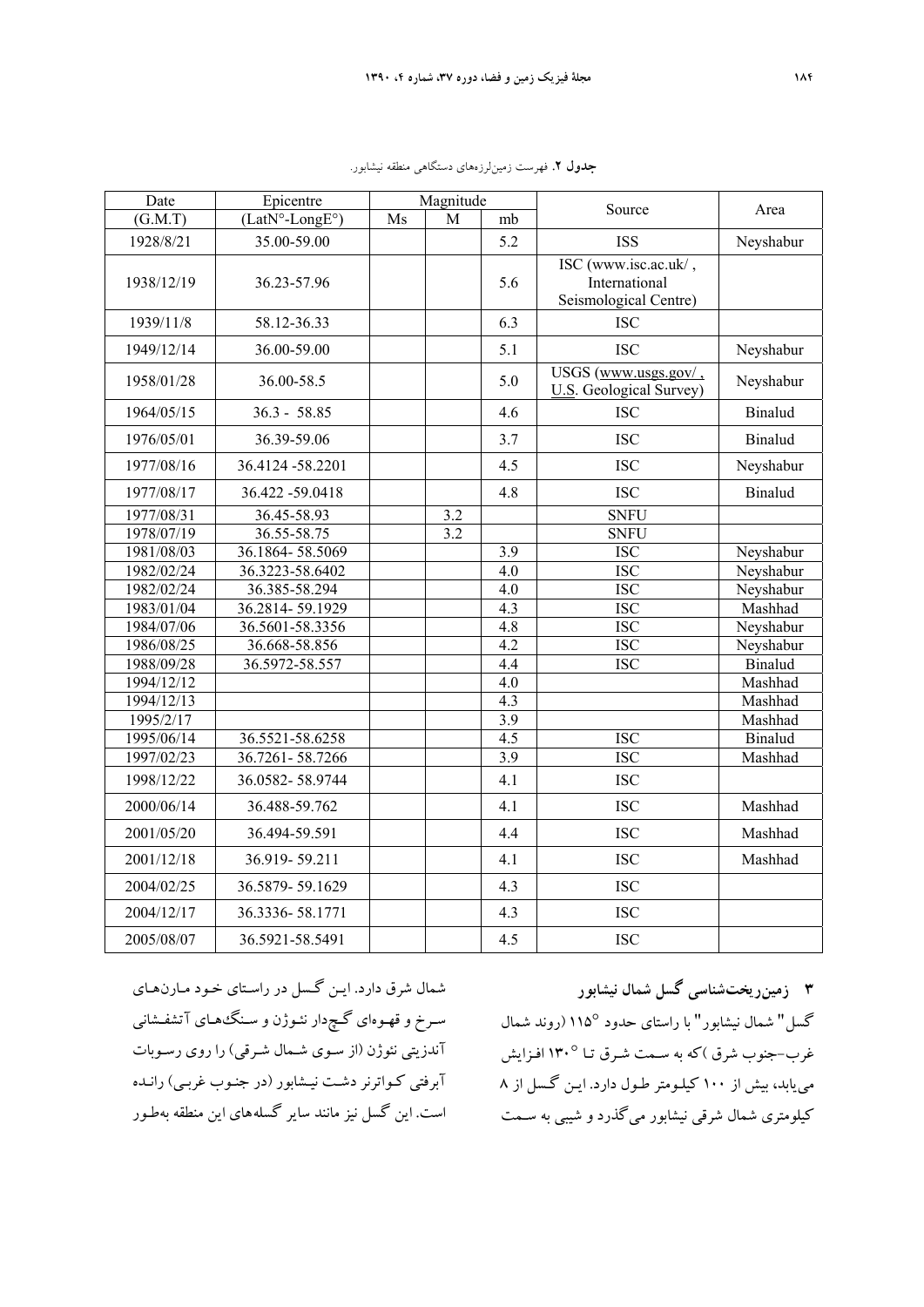در بررســــيهــــاي از راه دور تــــصاويرمــــاهوارهاي، چنـــــد منطقـــــه را انتخـــــاب كـــــرديم. در عـــــرض جغرافيــايي 36°18′ و طــول جغرافيــايي 58°50′ گــسل "شــمال نيــشابور" بــا يــك رودخانــه بريــده شــده اســت (شكل).

بررســيهــاي دقيــقتــرنــشان داد كــه ايــن ناحيــه يكـي از نمونـههـاي خـوب بـراي تحقيـق و نمونـهبـرداري اســـت. خوشـــبختانه، رودخانـــه يـــك ترانـــشه عـــالي را براي بررسي تغيير شكل زمـين بـا گـسل نـشان داده اسـت . اثــر گــسل نيــزروي ايــن ترانــشه كــاملا آشــكار بــود (شـكل 5). ايـن اثـرانـدازهگيـري واطلاعـات مربـوط بـه گـــــسل شـــــمال نيـــــشابور ثبـــــت شـــــد. دولايـــــه بــهروشــني قابــلتــشخيص اســت. لايــه 1 در بــالا كــه ســمت راســت (نــسبت بــه خــط گــسل) آن باريــك اسـت و سـمت چـپ لايـه نـسبت بـه سـمت راسـت آن ، پهـــن اســـت. لايـــه دوم، زرد رنـــگ اســـت و قـــسمت فراديـــواره در وســـط شـــكل 5 و فروديـــواره تقريبـــاً در پايين، سمت چپ شكل 5 قرار دارد.

معكوس عمل كـرده اسـت . بـهدليـل عملكـرد ايـن گـسل، گچها و مارنهاي گچدار نئوژن معدن گچ، ارتفـاع گرفتـه اســـت. همگـــام بـــا انتشارگـــسلش تراســـتي بـــه ســـمت جنـــوب، مخروطـــه افكنـــههـــاي آبرفتـــي كـــواترنري رسـوب كـرده در شـمال گـسل بـالا آمـده، باعـث بريـده شـــدن آنهـــا بـــا رودخانـــههـــا مـــيشـــوند. درنتيجـــه، تعـدادي تـراسهـاي كـواترنري در سراسـر منطقـه نئـوژن بـالا آمـده ايجـاد شـدهانـد. تـراسهـاي مـشابه در شـمال گـسل بينـالود حـضور ندارنـد، بنـابراين روشـن مـيشـود كـــه بيـــشترين كوتـــاهشـــدگي كـــواترنري روي گـــسل شــمال نيــشابور اتفــاق افتــاده اســت. در نتيجــه براســاس ايـــن اطلاعـــات زمـــينريخـــتشناســـي، گـــسل شـــمال نيـــشابور فعـــالتـــراز گـــسل بينـــالود اســـت. طبيعـــت سينوســيشــكل گــسل " شــمال نيــشابور" نمونــه يــك گــسل تراســتي اســت. اثــر گــسل روي زمــين گــاهي با رودخانههـايي كـه بـه سـمت جنـوب جريـان داشـته انـد، از بــين رفتــه اســت. لــذا در تــصاوير، بخــشي از گــسل در اين محلها ناپيدا است (مثل شكل3).



**شكل.3** نمونهاي از اثر گسل روي زمين كه گاه با رودخانههايي كه به سمت جنوب جريان داشتهاند، از بين رفته است. لـذا در تـصاوير، بخـشي از گـسل در ايـن محلها ناپيدا است.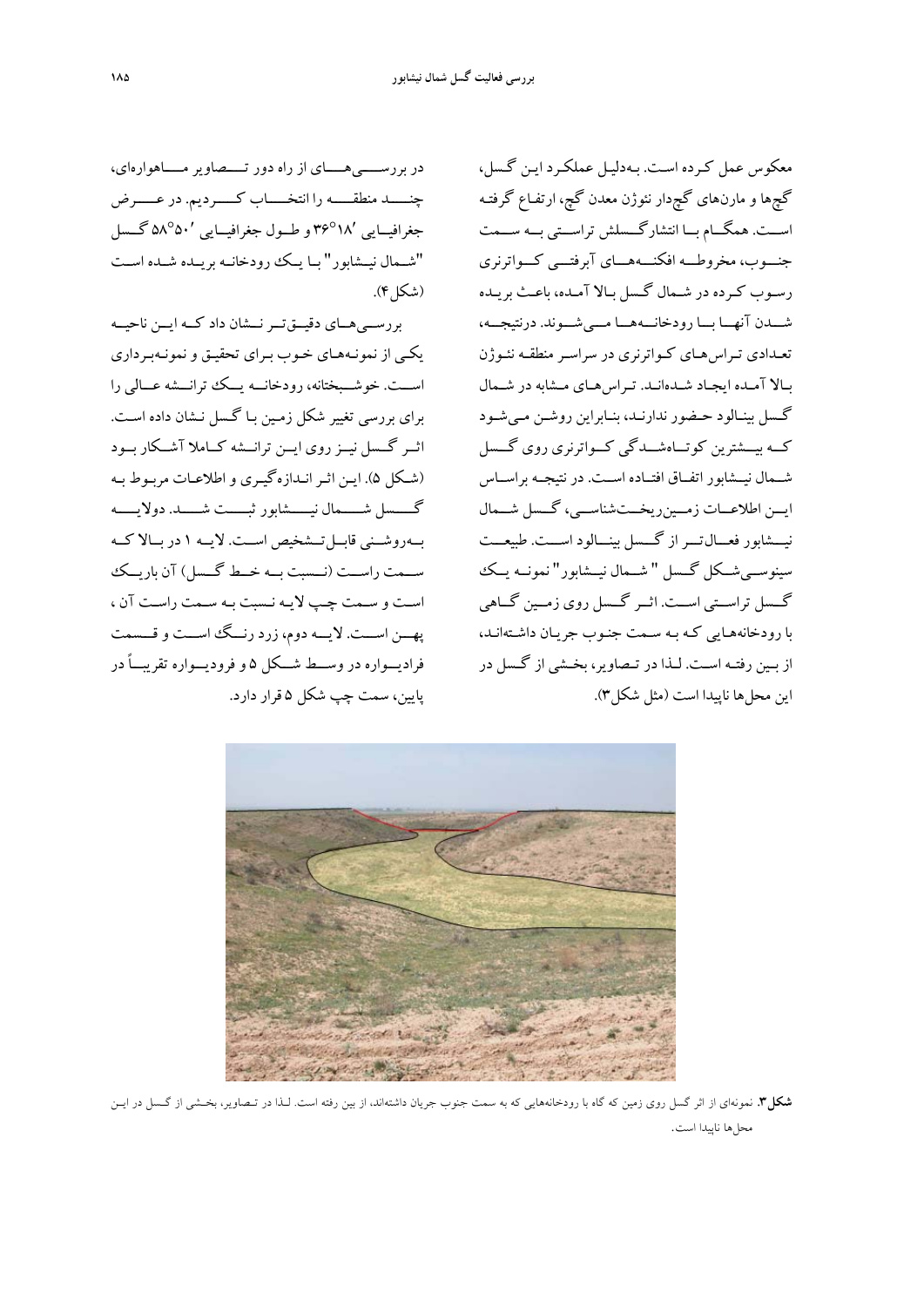

**شكل.4** (الف) توپوگرافي گسل شمال نيشابور . خط آبي رودخانهاي را نشان ميدهد كه در عرض جغرافيايي 36°18′ و طول جغرافيايي 58°50′ گسل " شمال نيشابور" را بريده و گسل در يك قسمت كنار رودخانه نمايان شده است. همچنين ليتولوژي منطقه مشخص شده است. (ب) تصوير ماهوارهاي منطقـه در (الف).



**شكل.5** گسل شمال نيشابور باعث جابهجايي لايه 2 يا لايه زرد رنگ شده است، شده است. براي مخص شدن مقياس، در كف رودخانه شخـصي ايـستاده كـه بـا دايره سرخ مشخص شده است.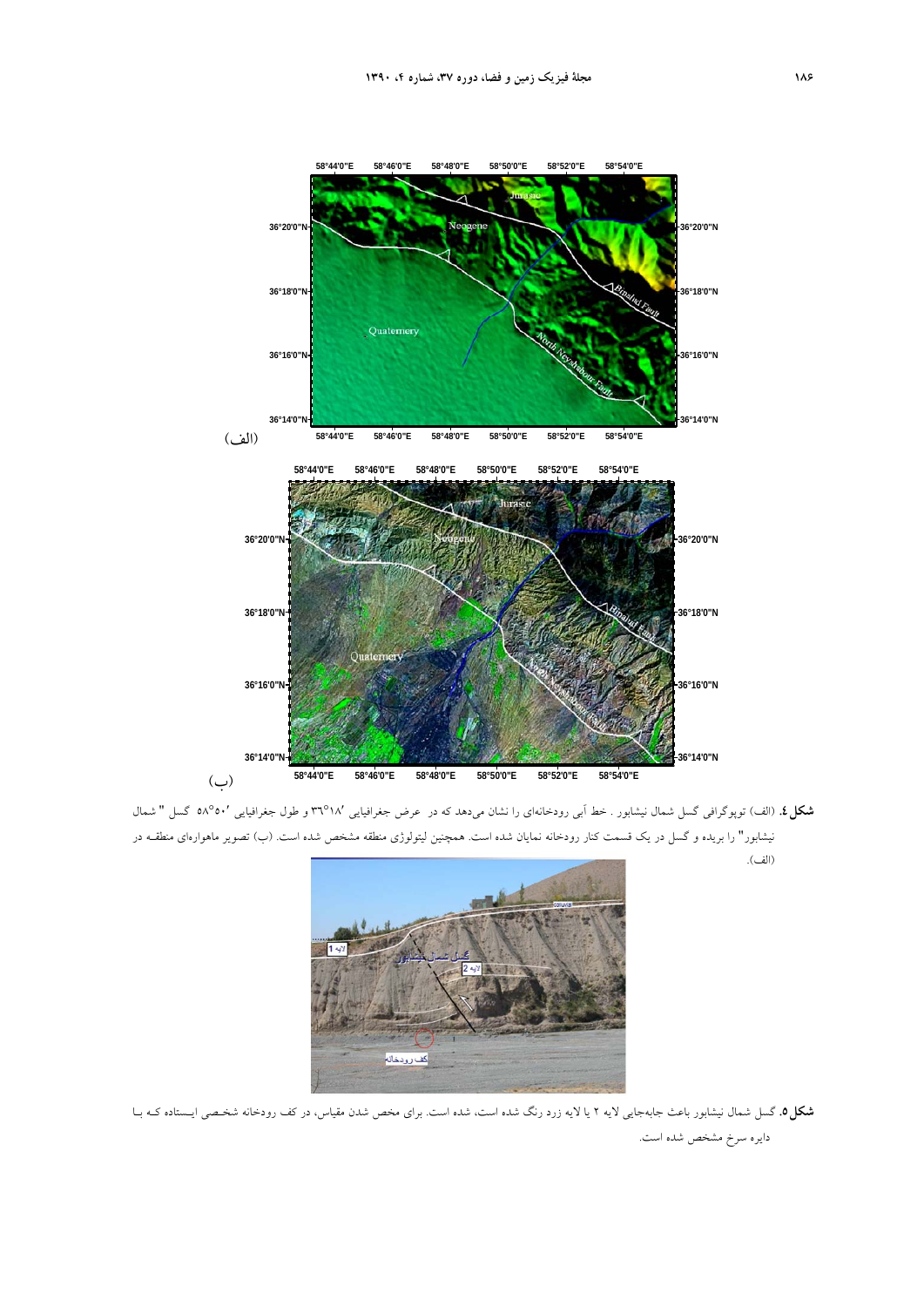**4 تعيين نرخ لغزش گسل شمال نيشابور (rate Slip (** بهمنظور تعيين نرخ جابهجايي يك سمت گـسل نـسبت بـه سـمت ديگـر، از مفهـومي بـاعنوان rate slip كـه معـادل فارسي آن را ميتوان " نرخ لغزش" تعريف كرد، اسـتفاده مي شود. نرخ لغزش با تقسيم كل جابهجايي صورت گرفته بر مدت زماني كـه ايـن حركـت انجـام پذيرفتـه اسـت، بـه دست ميآيد.

لازم به ذكر است كه نرخ لغزش ثابـت نيـست و بـه همـين دليل، نرخ متوسط را به دست مي آوريم كه با فرمول سـادة زيرقابل بيان است:

مسافت لغزش<br>نرخ متوسط لغزش= زمان لغزش

مسافت لغزش عبارت است از كل مسافتي كه يـك سـمت

گسل نسبت به سـمت ديگـر جابـه جـا شـده اسـت و زمـان لغزش عبارت است از كل زماني كه طول كشيده اسـت تـا اين جابهجايي صورت گيرد. از جمله روشهايي كه ميتوان براي تعيين سرعت متوسط لغزش بهكار برد، انـدازهگيـري مـسافت لغـزش بـه كمـك GPS و مــدت آن بــه كمــك ســنيــابي بــه روش نــوري اسـت) OSL, Optically Stimulated Luminescence) (فتاحي و همكاران2006، و فتاحي و والكر، 2007). ازايــنرو بــهمنظــور تعيــين نــرخ لغــزش گــسل شــمال نيـــشابور (شـــكل 5) تغييـــرات توپـــوگرافي ســـطحي در بــالاي پرتگــاه بــه كمــك دســتگاه ســينماتيك GPS اندازهگيري شد (شكل-6 الف) و نتايج در شـكل (-6 ب) آمده است.



(الف)

(ب)



**شكل.6** گسل شمال نيشابور . (الف) نيمرخ توپوگرافي كه با GPS اندازهگيري شده است، را نشان ميدهـد. (ب) نمايـانگر جابـهجـايي لايـه 2 در امتـداد گـسل حدود9 متر و جابهجايي عمودي به اندازه 7.8 مترو زاويه گسل با افق نيز° 60 است.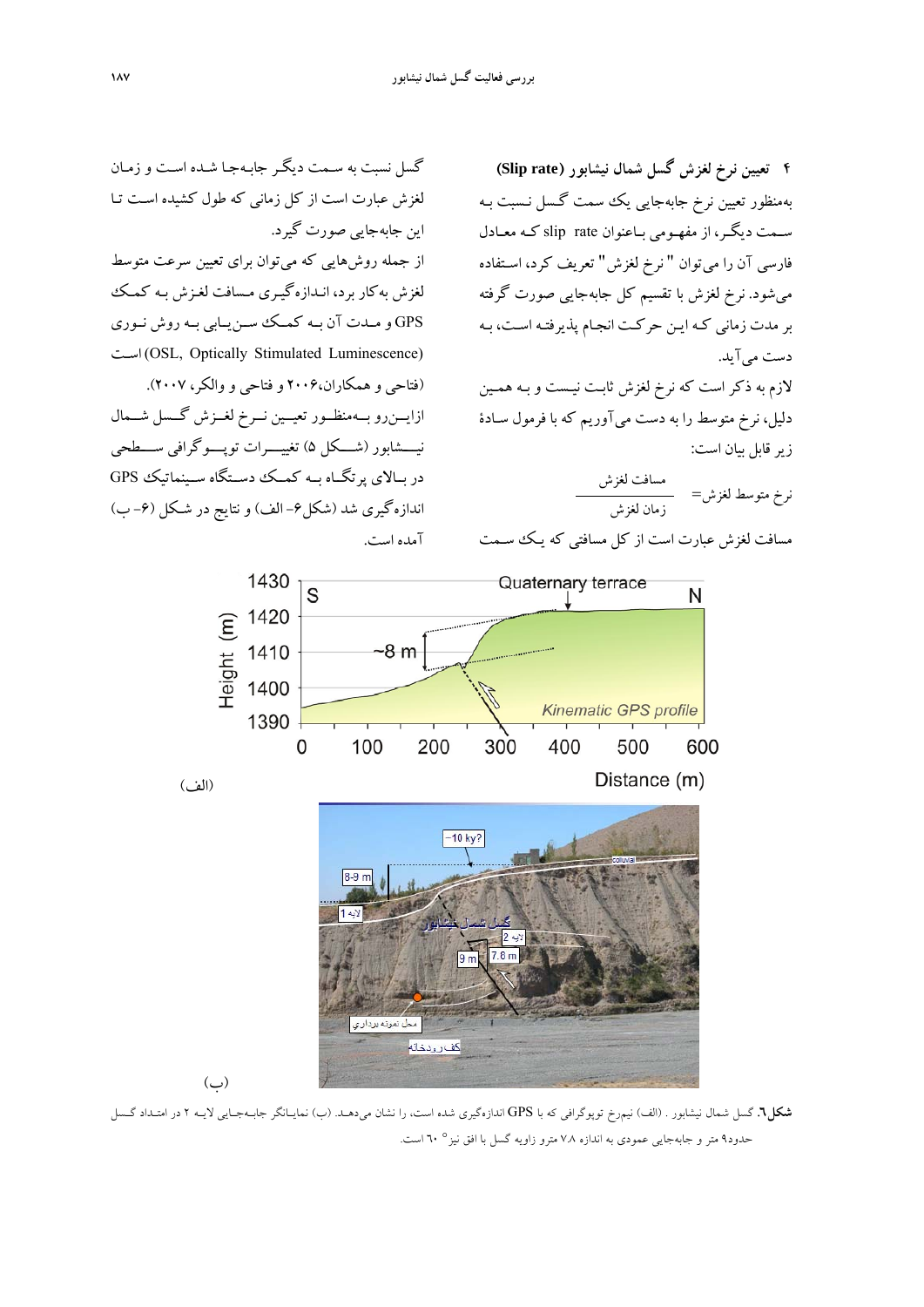شيب گسل، 60° به سمت شمال است و در سطح يك پرتگاه كوچك به ارتفـاع 9ــ8 متـر را تـشكيل داده اسـت (اختلاف ارتفـاع لايـه 1 در دو طـرف گـسل در شـكل 6). جابــهجــايي قــائم گــراولهــاي لايــة افقــي (لايــه 2 در شكل6)يعني بالارفتگي سمت راست لايه نسبت بـه سـمت چپ آن در امتداد گسل، نمايانگر آن است كه ايـن گـسل فعال و از نوع تراست است.

براي تعيين مدت لغزش، تلاش بهمنظور نمونـهبـرداري OSL از چند نقطه از ديوارة بالاي پرتگاه ، بهكمك نردبان كه از روستاهاي اطراف به امان ت گرفته شد، نـاموفق مانـد . ازاينرو به دليل نبـود امكانـات موفـق بـه نمونـه بـرداري از مناسبترين محـل نـشديم . بـه ناچـار از ناحيـة در دسـترس ديواره و در محلي كه در شكل 6 (چندين متربالاي سـطح  $(0{\cal A}^{\sf o}\delta{\bm\cdot}'{\sf YY},E_{\sf p}{\sf Y}^{\sf o}\delta{\sf Y},{\sf Y},{\sf Y},{\sf X})$ و  ${\cal A}^{\sf o}\delta{\sf Y}$ ، ( ه نشان داده شده است، نمونـه بـرداري كـرديم. انتخـاب ايـن محل براي نمونهبرداري به دلايل زيربود: -1 رسوبات ريزدانه بودنـد و احتمـال صفرشـدگي سـاعت درخشايي آنها زياد بود و لذا براي سنيابي بـه روش OSL مناسبتربودند. -2 امكان نمونهبرداري سادهتربود. -3 ميزان جابهجـايي (بالاآمـدگي) لايـة 2 در كنـار گـسل قابل اندازهگيري بود.

نقطه ضعف اين نمونه:

چنانچــه زلزلــه قبــل از رســوبگــذاري لايــة 1 و در ايدئالترين حالت درسـت پـس از رسـوب گـذاري لايـه 2 صورت گرفته بود، سن نمونه (5N (نمايانگر زمان تشكيل لاية 2 درست قبل از وقوع زلزله بود، بنابراين ب هكمـك آن ميتوانستيم "مدت لغزش" را بـهدسـت آوريـم. امـا چـون سمت راست لاية 2 در محل گسل، ريـزش كولويـال روي سمت چـپ لايـة 2 نـدارد، لايـة بـالايي يـا بخـشي از آنهـا هنگام وقوع زلزله موجود بوده اسـت . بنـابراين سـن نمونـة 5N زماني نامعين قبل از وقوع زلزله را تعيـين مـي كنـد، در

نتيجه بهكمك اين سن حداقل "سـرعت لغـزش" محاسـبه ميشود.

**5 سنيابي** 

اندازهگيري سيگنال درخشايي حاصل از دانههاي معدني وسيلهاي است براي تعيين زمان سپري شده بعد از اينكه نمونه براي آخرينبار در معرض نور قرار گرفته است. به همين منظور، درآزمايشگاه كوارتز يا فلدسپار از نمونه رسوبي جدا شده و با نور در يك طول مو ج خاص (مانند آبي، سبز يا فروسرخ) تحريك ميشود و سيگنال OSL گسيل شده از آن در طول موجهاي ديگر مانند (UV (اندازهگيري ميشود. چون تعداد فوتونهاي حاصل معادل تعداد الكترونهاي جمع شده در تله در طي زمان مدفون شدن است و چون الكترونها رابطه مستقيم با دز پرتوزاي محيطي كه نمونه رسوبي در آن قرار داشته است، دارد . لذا سيگنال درخشايي حاصل را سيگنال حاصل از دز طبيعي (De (ميناميم .دز معادل دز طبيعي همان دز تابشي است كه نمونه بعد از رويداد صفرشدگي و در طول مدت دفنشدگي دريافت كرده است . نرخ تابش طبيعي، يا "نرخ دز"، مقدار دزي است كه يك نمونه هرسال دريافت مي كند سن نمونه، از رابطه زير بهدست ميآيد:

دز معادل دز طبيعي كه نمونه در زمان دفن بودن دريافت كرده است (Gy)(De)<br>سن نمونه=

دز پرتوزا كه نمونه از محيط ظرف يك سال دريافت  $(Gy/ka)$  كرده است

بنابراين بهمنظور سنيابي به روش درخشايي نوري ضروري است دز معادل طبيعي و دز سالانه محاسبه شود (آيتكن، 1998 و فتاحي، 2003). بدينمنظور، ابتدا براي نمونهبرداري يك قالب 50×40×60 سانتيمتر مكعب از محل جدا كرديم. سپس در تاريكي قسمت مركزي اين قالب را خارج كرديم. اين امر ما را مطمئن ساخت كه نمـونه، نور نخورده است. همزمان نمونـة ديگري براي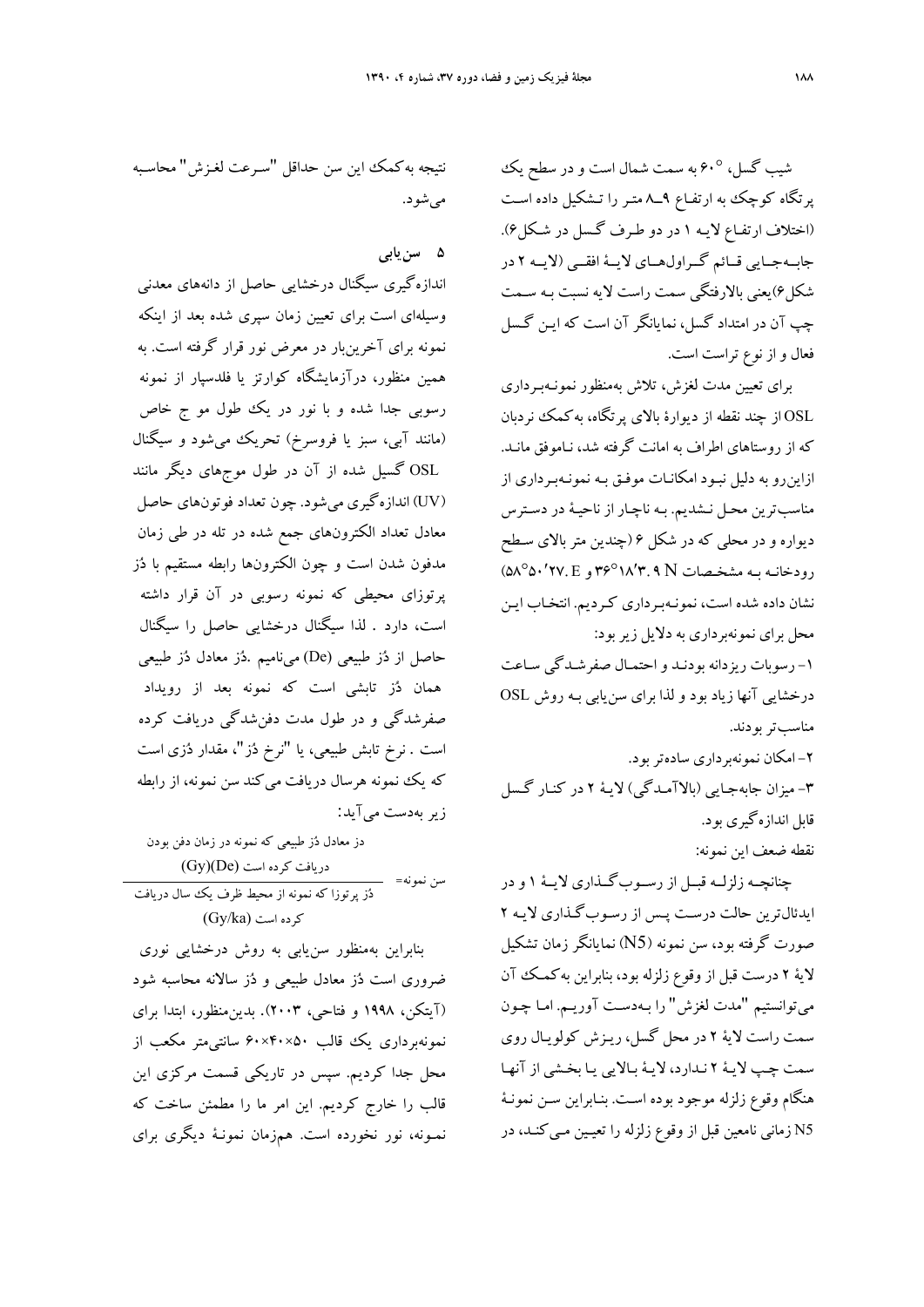سنجش رطـوبت و يك نمـونه نيز براي اندازهگيري دز سالانه به روش Mass-ICP برداشت شد. متأسفانه بهدليل نداشتن امكانات مناسب، نمونهبرداري از ارتفاعات متفاوت صورت گرفت و همچنين اندازهگيري پرتوγ بهكمك طيفسنج γ) عليرغم آنكه طيفسنج در دسترس بود) فراهم نشد.

نمونة مخصوص طيفسنج ICP با دسـتگاه مناسـب در دانشگاه آكسفورد به پودر با اندازه مناسب آسياب و جهت آناليز به واحد مربوط ارسال شـد و نتـايج آن در جـدول 3 موجود است.

نمونة مخصوص اندازهگيـري دز معـادل دز طبيعـي بـه آرامي ساييده شد و مقدار مناسب دانه ريز تهيه و سـپس بـه روش خيس عمليـات سـرند بـه آرامـي صـورت گرفـت و دانهها با اندازههاي گوناگون جدا شد و در كـوره گذاشـته شد تا خشك شود. سايز 90ـ150 ميكرون پس از يك روز از كوره خارج و بهمدت دو روز در كلريدريك اسيد يك نرمال قرار گرفـت، عمليـات ادامـه يافـت تـا ديگـرنمونـه ، واكنشي با اسيد نشان نداد . مجدداً نمونه با آب شست وشـو داده شد و در كوره ب همدت 24 ساعت گذارده شد. آنگاه نمونه در آب اكسيژنه  $\mathrm{H_{2}O_{2}}$  قرار گرفت، عمليات ادامـه يافت تا ديگر نمونـه واكنـشي بـه آب اكـسيژنه نـشان نـداد . بدين روش كربناتهـا و مـواد آلـي از رسـوبات جـدا شـد .

مجدداً نمونه با آب شست وشو شد و در كوره بـهمـدت 24 ساعت گذارده شد تا خشك شود. در مرحلهٔ بعد بهكميك سديم پلي تنگستيت رسوبات به روش چگالي از هـم جـدا شد. نمونـههـا بـه چگـاليهـاي گونـاگون تفكيـك شـدند. دانههاي كوچـكتـر از 2/72 گـرم بـر سـانتيمتـر مكعـب داراي كوارتز و فلدسپارها بودند. دانهها سپس (بهمدت 50 دقيقه) در هيدروفلوريك اسيد 48% قـرار گرفتنـد . از ايـن راه تلاش شد تا هم ناخالصيهاي ديگر حذف و هـم لايـة خارجي دانههاي كوارتزحذف شود. حـذف ايـن لايـه اثـر پرتـو هـاي ناخواسـته را از بـين مـيبـرد. سـپس دانـههـا بـا كلريدريك اسـيد 10% شـستوشـو داده شـدند و در همـه مراحل پيشگفتـه در بـين عمليـات، دانـه هـا بـا آب مقطـر شستوشو شدند. در مرحلة آخر نيز دانـه هـا كـاملاً بـا آب مقطر شستوشو داده شدند و در كوره قرار گرفتنـد. پـس از 24 ساعت دانهها از كوره خارج شدند.

خالص بودن كوارتز با آزمون درخشايي تحريك شده بــا پرتــو فروســرخ ( Stimulated Infrared ,IRSL Luminescence (صـــورت گرفـــت و متأســـفانهوجـــود ناخالصيهاي فلدسـپار آشـكار شـد (شـكل -7 الـف). لـذا عمليــات فــوق مجــدداً تكــرار شــد. بــههرحــال بــا ادامــة ايــــن عمليــــات، كــــوارتز خــــالص حاصــــل شــــد (شكل -7 ب).

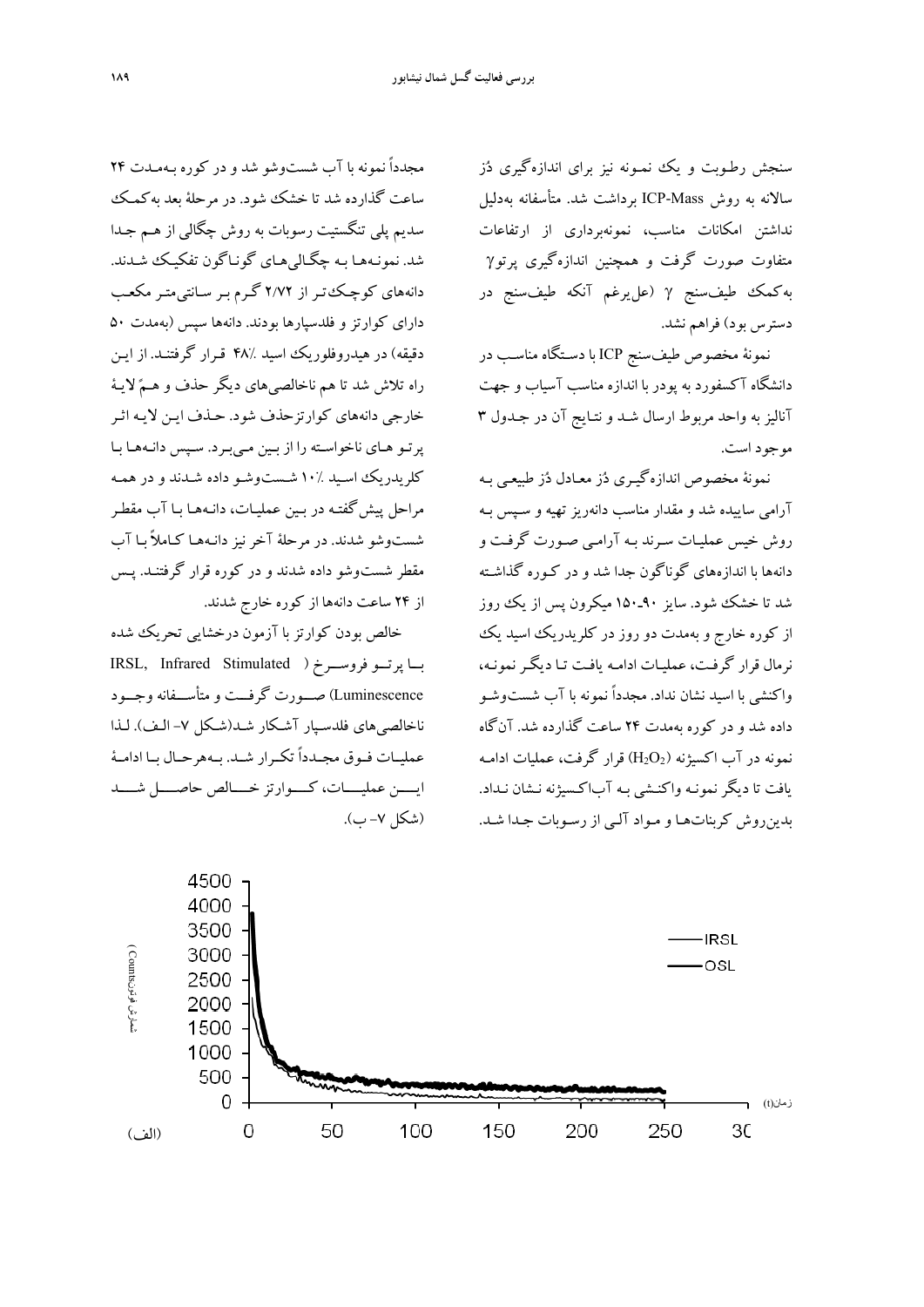

**شكل.7** (الف) فقط فلدسپار در دماي محيط توليد IRSL ميكند. وجود 2000 شمارش در لحظه اول توسط IRSL نمايانگر وجود ناخالـصي IRSL در نمونـه است. (ب) اگرچه ميزان درخشايي طبيعي كوارتز كاهش يافت اما فلدسپار حذف و كوارتز خالص شد.

مقايسة نسبي منحنيهاي نزولي حاصل از سيگنال طبيعـي و مصنوعي ميزان دز معادل دُز طبيعي حدس زده شد. آن گاه De با استفاده از روش OSL ، با بهرهگيـري از روش SAR اندازهگيري شد و نتايج بـا نـرمافـزار Analyst تحليـل شـد

آنگاه عمليـات سـن يـابي كـوارتز و فلدسـپار بـ هطـور مستقل صورت گرفت. بهمنظور سنيابي كوارتز و فلدسپار از دانههاي با اندازه بين 90 الي 150 ميكرون اسـتفاده شـد . در ابتــدا ميــزان توانــايي دانــههــا در توليــد درخــشايي نـدازه گيـري شـد. سـپس بـا دادن دُز β بـه ميـزان معـين و (شكل۸).



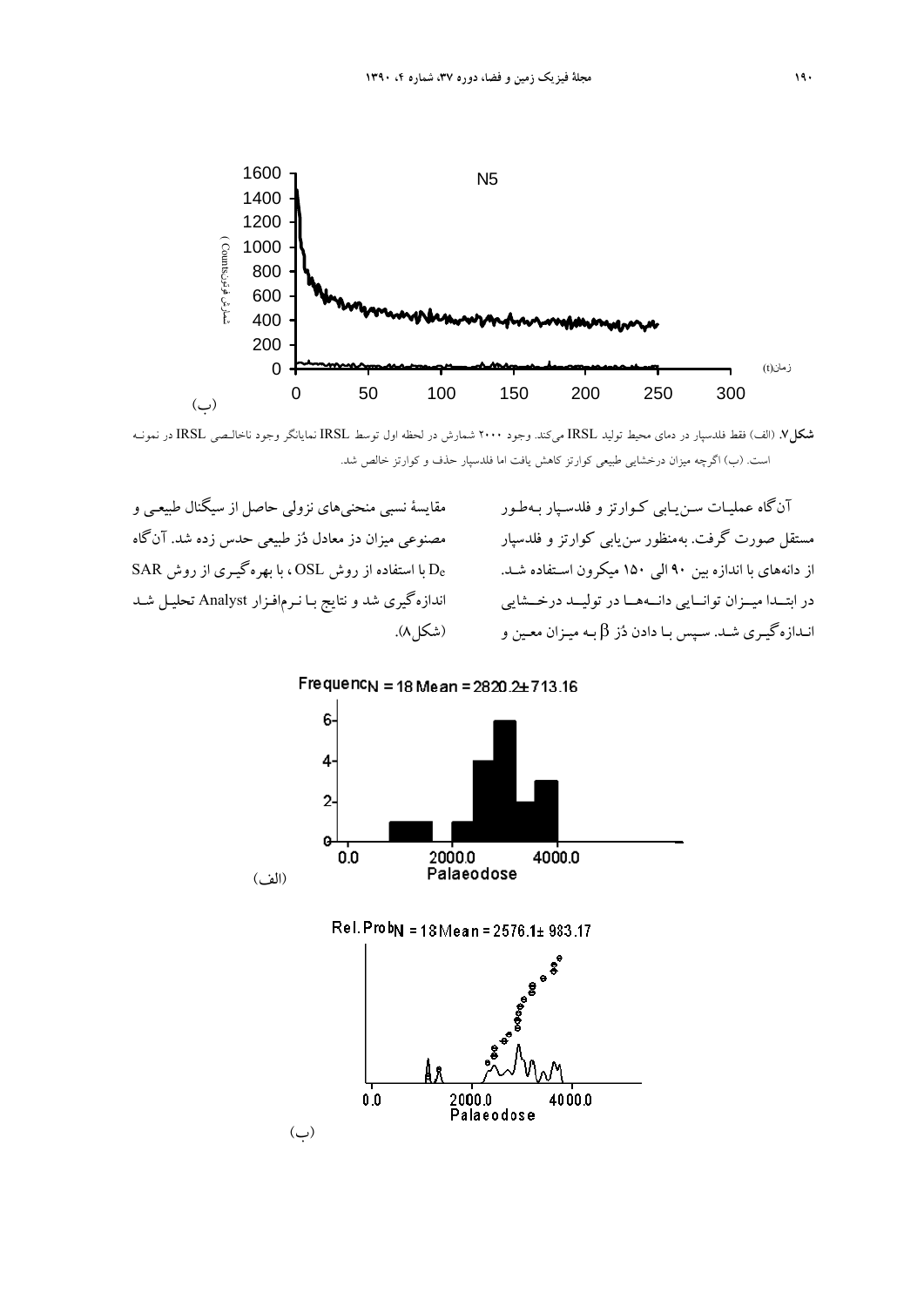

**شكل.8** Deها به سه روش آماري در برآورد متوسط دز معادل دز طبيعي بررسي شد (الف) بافتنگار (هيستوگرام) (ب) ميانگين وزني (ج) نمودار شعاعي.

بهدست آمد. با استفاده از اين نتايج و ساير اطلاعات شامل رطوبــت نمونــه و موقعيــت مكــاني، ميــزان دز ســالانه نيــز اندازهگيري شد و سن نمونه بهدست آمد(جدول 3).

**6 بحث**  نمونــه 5N از رســوباتي گرفتــه شــده اســت كــه 9 متــر بالاآمده اند و سن آنها در جدول 3 آورده شده اسـت. سـن آنها مربوط به كواترنر پسين است و بيـانگر كـواترنر بـودن وفعـال بـودن گـسل اسـت و در تحقيقـات بعـدي مـيبايـد تــلاش بــراي تعيــين آهنــگ لغــزش در هولوســن وربــط آن بــه رخــدادهاي لــرزهزمــينســاختي صــورت پــذيرد. درهرحال، ميزان نرخ لغزش با استفاده از De محاسبه شده به روش ميانگين وزني و حداقل سن به ترتيب (-0/1 3 0/) و (0/4-0/3) ميليمتر در سال خواهد بود. باتوجهبه توزيع De كه بهصورت پراكنده اسـت و شـرايط محـيط (محـيط آلويال)، به نظر مي رسد كه اين سـن بـيش از حـد بـر آورد شده است.

نمونه هاي زمينشناسي مثل ماسه هـاي بـادي بـه انـدازه كافي در معرض نور آفتاب قـرار مـيگيرنـد، لـذا سـ يگنال درخشايي طبيعي همه دانه هاي آن صفر مـيشـود. چنانچـه De اين دانه ها اندازهگيـري شـود، بـه لحـاظ آمـار ي عـدد اندازهگيري شده بـا در نظـر گـرفتن خطـا حـدودا يكـسان بهدست ميآيد. در محيطهايي كه رسوب در زير آب قرار داشته است، مثل رسوبات رودخانهاي، اين احتمـال وجـود دارد كه همه دانه ها سيگنال درخشايي خود را بهطور كامل از دست نداده باشند. بهعبـارتديگـر، برخـي دانـه هـا كـل سيگنال درخشايي را از دست داده و كاملا صفر شده انـد و برخــي بخــشي از ســيگنال درخــشايي خــود را از دســت دادهاند. دانههـايي كـه سـيگنال درخـشايي خـود را كـلاً از دست دادهاند، كمترين De و سن را نشان خواهنـد داد كـه به سن واقعي بسيار نزديكتر است و سن سا ير دانه ها بـيش از سـن واقعـي خواهـد بـود. درصـورتي كـه چنـين حـالتي صورت پذيرد، توزيع De پراكنده خواهد بود.

نتــايج Mass-ICP دريافــت و آنــاليز كامــل نمونــه

|                | De(GY)   |      | <b>Total</b> | Age  |     |
|----------------|----------|------|--------------|------|-----|
| N <sub>5</sub> | Weighted | 土    | Gy/ka        | (ka) |     |
| Weighted       | 206.6    | 78.8 | 3.8          | 55.0 | ے ۔ |
| Min            | 90.5     | 4.8  | 3.8          | 24.  |     |

**جدول.3** نتايج سنيابي نمونه 5N.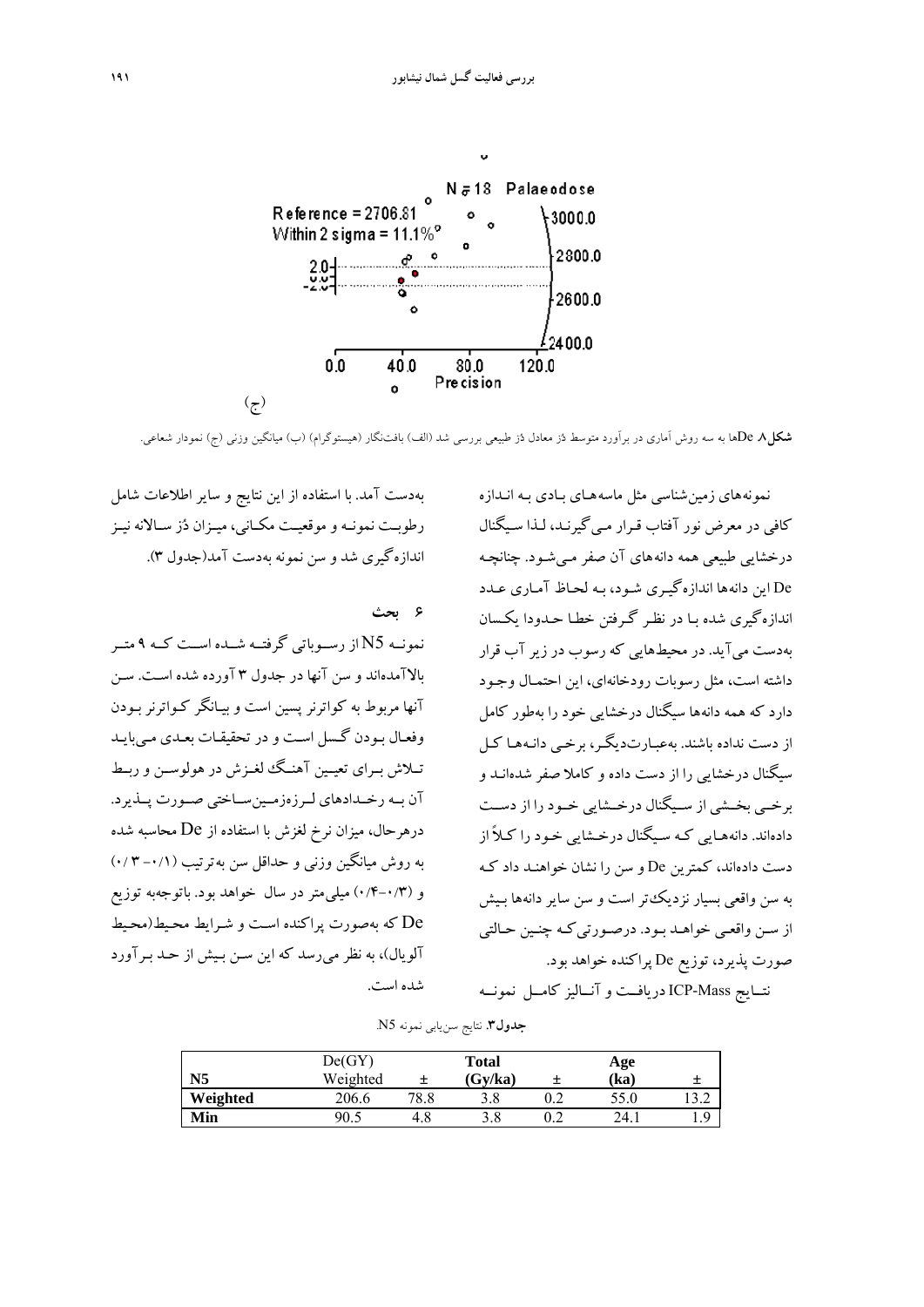لـذا ضـروري اسـت تـا مـوارد فيزيكـي، از جملـه موضـوع مـورد) OSL, Resetting of OSL signal) صفرشـدگي بررسي قرار گيرد.

درضمن ضروري است كه مجدداً به محل مراجعه و از ارتفاعات گوناگون، بهويـژه از لايـه 1 نمونـه گيـري شـود. همچنين، براسـاس چگـونگي فعاليـت ايـن گـسل (از نظـر زمينريختشناسي، بسيار جديد و همراه با زمين لـرزه هـاي تاريخي است)، انتظار مي رود كه نرخ لغـزش مـشابه گـسل سبزوار (فتـاحي و همكـاران، 2006) يعنـي 1 ميلـيمتـر در سال باشد.

**7 نتيجهگيري** 

بررسيهاي اوليه گسل شمال نيـشابور نـشان داد كـه شـيب گسل، 60° به سمت شمال است و در سـطح يـك پرتگـاه كوچك به ارتفاع 8ـ9 متر را تشكيل داده است. جابهجايي قائم گراولهاي لاية افقي ، يعني بالارفتگي سـمت راسـت لايه نسبت به سمت چپ آن در امتداد گسل، نمايـانگر آن است كه اين گسل فعال و از نوع تراست است.

سن حاصل از نتايج بررسي هاي اوليه بهدست آمده بـه روش ميانگين وزني 68000-42000 سـال و بـا اسـتفاده از روش حداقل سن26000-22200 بـرآورد شـد. بـهكمـك اين سن ميـزان لغـزش گـسل بـا اسـتفاده از روش م يـانگين وزني-0/1 3 0/ ميليمتر در سـال و بـه روش حـداقل سـن 0/4-0/3 ميليمتردر سال، برآورد شد.

**تشكر و قدرداني** 

بخـشي از بودجـه مـسافرت نويـسنده اول بـراي بـه انجــام رســاندن ايــن تحقيــق ازمحــل طــرح تحقيقــاتي شــماره 6201002/1/02 دانــشگاه تهــران تــامين شــده اســت كــه بـدينوسـيله از گـروه فيزيـك زمـين و شـوراي پزوهـشي مؤسسه ژئوفيزيك، شوراي پژوهـشي و معاونـت پ ژوهـشي دانشگاه تهـران قـدرداني مـيشـود. امكانـات لجـستيكي از سـوي سـازمان زمـينشناسـي وامكانـات سـنيـابي OSL

ازسوي دانشگاه اكسفورد انگلستان فراهم شد. از همكاري آقايـاني كـه مـارا در ايـن سـفرهمراهـي كردنـد، تـشكر ميكنيم. همچنـين از توجـه داوران محتـرم كـه بـا نظـرات سازنده موجب ارتقاي مقاله شدند، تشكرميكنيم.

# **منابع**

آمبرسيز، ن. ن. و ملويـل، چ. پ،. متـرجم: ابوالحـسن رده، ،1370 تاريخ زمينلرزههاي ايران، انتشارات آگاه. بربريان، م،. قرشـي، م،. شـجاع طـاهر ي، ج. و طالبيـان، م،. ،1378 پــژوهش و بررســي نــوزمينســاخت و خطــر زمينلرزه-گسلش در گستره مشهد-نيـشابور، سـازمان زمينشناسي كشور، كتاب شماره .72 شــجاعطــاهري، ج. و قرشــي، م،. ،1381 بررســي خطــر زمينلرزه-گسلش در گـستره مـشهد –نيـشابور، مجلـه علوم زمين سال يازدهم، شماره 46 – .45

- Aitken, M. J., 1998, An Introduction to Optical Dating, The dating of Quaternary sediments by the use of photon-stimulated luminescence, Oxford University Press, Oxford, 267.
- Berberian, M. and Yeats, R., 1999, Patterns of historical earthquake rupture in the Iranian Plateau, Bulletein of the Seismological Society of America, **89**, 120-139.
- Fattahi, M., 2003, Recent Develoments in the Techniques of Luminesence Dating, Iranian Ins. J . Sci. **4**(1), 57-72.
- Fattahi, M. and Stokes, S., 2003, Dating volcanic and related sediments by luminescenc methods: a review, Earth Science Reviews **62**(3–4), 229–264*.*
- Fattahi, M., Walker, R., Hollingsworth, J., Bahroudi, A., Nazari, H., Talebian, M., Armitage, S. and Stokes, S., 2006, Holocene slip-rate on the Sabzevar thrust fault, NE Iran, determined using optically stimulated luminescence (OSL), Earth and Planetary Science Letters, **245**(3–4), 673–684.
- Fattahi, M. and Walker, R., 2007, Luminescence dating of the last earthquake of the Sabzevar thrust fault, NE Iran, Quaternary Geochronology, **2**, 284–289.
- Hollingsworth, J., Jackson, J., Walker, R., Gheitanchi, M. and Bolourchi, M., 2006, Strike sleep faulting rotation, and along-strike elongation in the Kopeh Dagh mountains, NE